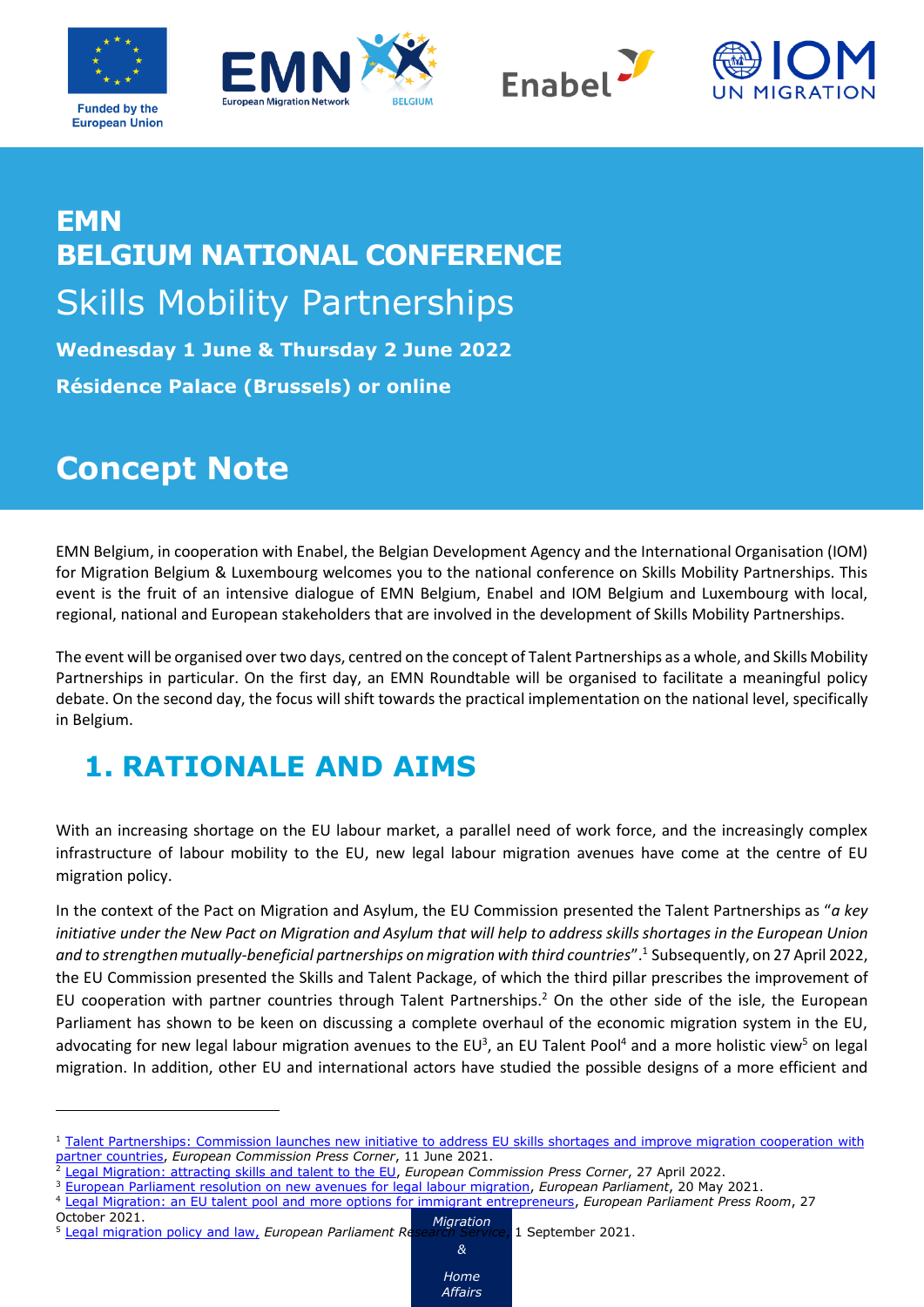encompassing EU policy, that not only takes into account the EU-labour market perspective, but also emphasizes the partnerships with third countries and the triple-win that these policies can engender.

These developments show the increased interest of the European cosmos to discuss and adapt the current way in which extra-EU labour mobility is organised. In this context, Skills Mobility Partnerships (hereafter: SMPs), which is understood as a subform of the 'Talent Partnerships' presented by the EU Commission, have been tested in several EU Member States. Their originality lies in their output: while the aim is to enhance and facilitate the mobility of skills and talent, they also nurture the creation of partnerships and foster international cooperation that goes beyond migration. This is what is called the 'quadruple win' of SMPs, given that they not only offer the countries of origin and destination a win, but also migrant workers as well as employers and the private sector.

The organizing partners wish to transfer this positive and cooperative mindset to the two-day-event. The event will provide a platform for numerous stakeholders that are involved in Skills Partnerships on the international, EU, national, regional and local level. The idea is not only to listen, learn and debate, but also to exchange, to network and to build bridges between the different stakeholders that will be present at the event or will follow it online. EMN Belgium, Enabel and IOM Luxembourg and Belgium will provide participants with an encompassing event that mixes presentations, panel discussions and interactive Q&A's with an opportunity to network and to get to know different stakeholders in person and online.

In that context, the different participants are warmly invited to attend the networking lunch (on the EU-International day) and the networking lunch and drink (on the Belgian day) and to add their contact details to the contacting list that will be compiled with the consent of the participants that wish to appear on this list. Finally, by providing the online option and a tri-lingual (FR-EN-NL) interpretation, the organizing partners also hope to hear the perspective of third country stakeholders, who are warmly welcomed to attend the event online (or, if possible, in person) and to actively contribute to the different Q&A-sessions.

#### EMN ROUNDTABLE: TALENT AND SKILLS MOBILITY PARTNERSHIPS – THE EUROPEAN DIMENSION

The EMN Roundtable event will focus on the European (and global) context in which Skills Mobility Partnerships (hereafter: SMPs) are tested and implemented. First, the European Parliament's Research Service will present its recent European Added Value Assessment study<sup>6</sup> that was written with the aim of providing support to the European Parliament's legislative-initiative report on legal migration policy and law. The presentation will give an introduction to the different policy options that can be adopted on the EU level to improve the legal migration schemes. Subsequently, the EMN will present its recent joint EMN-OECD Study on Skills Mobility Partnerships<sup>7</sup>, which highlights the SMP-experiences of EU Member States, non-EU countries and international organisations. Furthermore, the EMN Roundtable will bring together various actors that are involved in developing and conceptualising new legal labour mobility avenues to contribute to a meaningful policy debate by presenting the panel several key findings extracted from the EMN Inform as well as the EPRS study.

The **European Commission** has identified Talent Partnerships as a key initiative under the [New Pact on Migration and](https://ec.europa.eu/info/strategy/priorities-2019-2024/promoting-our-european-way-life/new-pact-migration-and-asylum_en)  [Asylum](https://ec.europa.eu/info/strategy/priorities-2019-2024/promoting-our-european-way-life/new-pact-migration-and-asylum_en) because 'the EU is currently losing the global race for talent'.<sup>8</sup> To have the EU re-enter into this race, the Commission has recently published its Skills and Talent Package that "*will benefit the EU's economy, strengthen cooperation with non-EU countries and improve overall migration management in the long term"*. <sup>9</sup> One of the three pillars aims at supporting the better matching of skills and needs for the EU and its partner countries, while Talent Partnerships are identified as a means to boost international labour mobility and development of talent in a mutually beneficial and circular way.<sup>10</sup>

<sup>6</sup> [Legal migration policy and law,](https://www.europarl.europa.eu/thinktank/en/document/EPRS_STU(2021)694211) *European Parliament Research Service*, 1 September 2021.

<sup>7</sup> [Joint EMN-OECD Inform on Skills Mobility Partnerships,](https://emnbelgium.be/publication/skills-mobility-partnerships-exploring-innovative-approaches-labour-migration) *European Migration Network*, March 2022.

<sup>8</sup> [New Pact on Migration and Asylum,](https://ec.europa.eu/info/strategy/priorities-2019-2024/promoting-our-european-way-life/new-pact-migration-and-asylum/skills-and-talent_en) *European Commission*, 23 September 2020.

<sup>9</sup> [Legal Migration: attracting skills and talent to the EU,](https://ec.europa.eu/commission/presscorner/detail/en/ip_21_2921) *European Commission Press Corner*, 27 April 2022.

<sup>10</sup> [Communication on attracting skills and talent to the EU,](https://ec.europa.eu/home-affairs/communication-attracting-skills-and-talent-eu_en) *European Commission*, 27 April 2022. P. 11.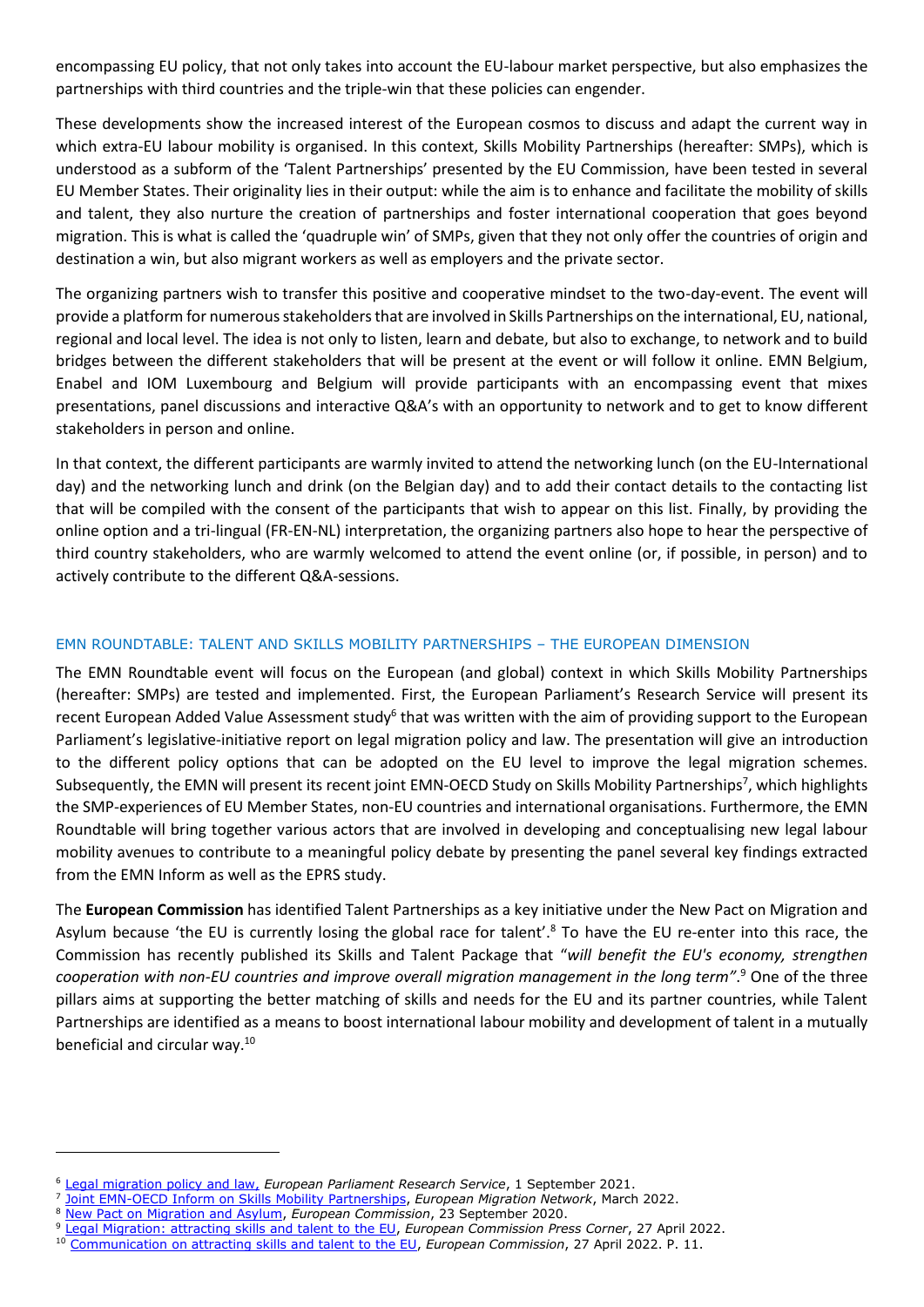A representative of the **Directorate-General on Migration and Home Affairs** will help to situate the recent policy developments, such as their Skills and Talent Package, in the overall framework of the EU Talent Partnerships and give their take on the lessons that they have learnt in supporting current pilot projects on the national level.

To complement these views, the European Commission's **Directorate-General on International Partnerships** will contribute to the discussion. It is important to remember that Talent Partnerships not only aim to benefit the EU market, but also the countries of origin. In that context, the circularity of the skills schemes and the adoption of the Global Skills Partnership-approach, which emphasizes the development goals of the countries of origin, are highly debated. DG INTPA will share its experience in the development of partnerships between countries of origin, the EU and its member states and contribute to the discussion from a 'migration and development'-nexus perspective.

In addition to the European Commission's focus on supporting the development of legal pathways for migration and the promotion of Talent Partnerships as a means of attracting new talent, the **European Parliament** has echoed the need for a legal migration overhaul. More specifically, it has advocated the creation of additional legal pathways at the EU level, in order to help Member States to face upcoming demographic challenges and meet the demands of the labour markets that cannot be met by the domestic workforce.<sup>11</sup> In November 2021, this resulted in the adoption of a resolution that requested the Commission to submit a legislative proposal on legal migration.<sup>12</sup> The EP's work and point of view will be highlighted by the rapporteur of the legislative own-initiative report.

Furthermore, the current **EUTRIO of Member States** presiding the Council of the European Union has marked the investment in growth of the economy as one of their joint priorities.<sup>13</sup> From 1 July 2022, the Czech Republic will hold the presidency and a representative of the **Ministry of Labour and Social Affairs's Unit on Foreign Employment in the Czech Republic<sup>14</sup>** will contribute to the discussion from the perspective of the EUTRIO presidency.

Apart from the EU institutions, other stakeholders have studied and conceptualized Skills Partnerships. The **Organisation for Economic Cooperation and Development (OECD)** has done extensive research on Global Skills Partnerships within the framework of the discussions on the UN Global Compact for Migration<sup>15</sup> and analyses migration from a development<sup>16</sup> and attractiveness<sup>17</sup> perspective. As an international institution, it will provide a global perspective to the panel, drawing on their analyses of the implementation of different forms of Skills Mobility Partnerships in the world and their work on 'talent attractiveness'.

The **Centre for Global Development** has been and is at the root of developing and promoting the Global Skills Partnerships (GSP) model.<sup>18</sup> It has worked with different countries, such as Belgium, to pilot the GSP-model and has contributed to numerous publications, such as the EMN-OECD Inform on Skills Mobility Partnerships. In July 2021, it launched the Global Skill Partnership Portal that aims to provide detailed and practical information for countries that seek to implement the GSP-model.<sup>19</sup> Therefore, the **Centre for Global Development** will give a more theoretical basis for the discussion on Skills Mobility, compare its GSP-model with the 'Talent Partnership'-model and provide its outlook on the future policy developments of partnerships in the framework of migration.

Finally, **Belgium** has invested both resources and energy in upping its skills on the implementation of SMPs. Several SMP-projects have been implemented and tested. The success of these projects was echoed by the federal Secretary of State for Asylum and Migration's policy declaration of  $2020^{20}$  and  $2021^{21}$ , which - amongst others - set out the goal

<sup>11</sup> [Report with recommendations to the Commission on legal migration policy and law,](https://www.europarl.europa.eu/doceo/document/A-9-2021-0314_EN.html) *European Parliament*, 4 November 2021. <sup>12</sup> [European Parliament resolution with recommendations](https://www.europarl.europa.eu/doceo/document/TA-9-2021-0472_EN.html) to the Commission on legal migration policy and law, *European Parliament*, 25 November 2021.

<sup>13</sup> [Trio Programme,](https://presidence-francaise.consilium.europa.eu/en/programme/trio-programme/) *Council of the European Union*, 7 March 2022.

<sup>&</sup>lt;sup>14</sup> The importance of legal migration for the future Presidency is also reflected in the upcoming EMN event of the Czech Republic, which will also concern economic migration.

<sup>15</sup> [What would make Global Skills Partnerships work in practice,](https://www.oecd.org/els/mig/migration-policy-debate-15.pdf) *Organisation for Economic Cooperation and Development*, 15 May 2018.

<sup>16</sup> [Migration and development,](https://www.oecd.org/migration/migration-development/) *Organisation for Economic Cooperation and* Development, N.D.

<sup>&</sup>lt;sup>17</sup> [OECD Indicators of talent attractiveness,](https://www.oecd.org/migration/talent-attractiveness/) Organisation for Economic Cooperation and Development, N.D. <sup>18</sup> [Global Skills Partnerships,](https://gsp.cgdev.org/learn-more/) *Centre for Global Development*: "This kind of partnerships is defined as 'a bilateral public-private partnership to link skill creation and skill mobility in a mutually beneficial and equitable way. Countries of migrant origin and destination agree ex ante who will bear the costs of training skilled migrants, and allow a small portion of the large economic gains from skill mobility to foster skill creation in origin countries.'

<sup>19</sup> [Start a Global Skill Partnership,](https://gsp.cgdev.org/start-a-gsp/) *Centre for Global Development*, July 2021.

<sup>20</sup> [Note de politique générale: asile et migration](https://www.dekamer.be/FLWB/PDF/55/1580/55K1580014.pdf.)*, State Secretary for Asylum and Migration*, 4 November 2020.

<sup>21</sup> [Note de politique générale: asile et migration,](https://latribune.avocats.be/sites/latribune/files/55k2294022.pdf) *State Secretary for Asylum and Migration*, 3 November 2021.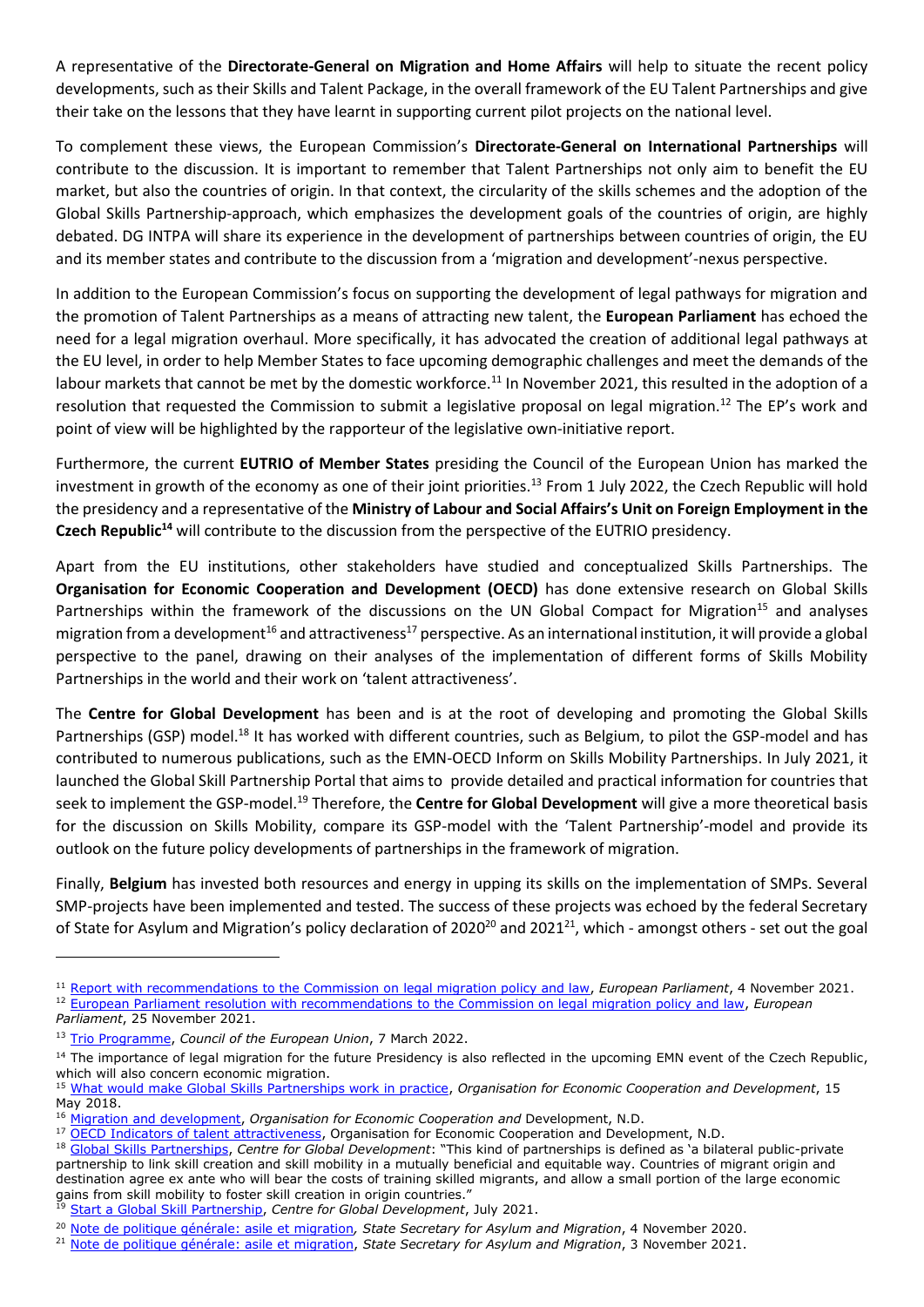of easing administrative procedures for foreign workers, attracting "bright minds" through study migration whilst putting particular emphasis on the circularity of this type of migration. The representative of the **State Secretary for Asylum and Migration in Belgium** will engage in the panel from the perspective of an EU Member State implementing various SMP projects and highlight the importance of this type of legal migration pathways for Belgium.

Belgium's participation in the panel will provide the perfect connection between the first and the second day, given that the EU dimension discussed at the Roundtable also impacts the national discussion and vice versa. Over the years, Belgium's stakeholders have piloted several Skills Mobility Projects with the financial and technical support of EU and international stakeholders, while the lessons learnt from these projects provide enriching input for the EU's policy work on legal migration in which SMPs play a defining role.

#### SKILLS MOBILITY PARTNERSHIPS IN BELGIUM – LESSONS LEARNT FROM PRACTICE

After the EU-global perspective, the focus moves towards the practical implementation of SMPs on the national level, notably in Belgium. The aim is to discuss how SMP-pilots are conceptualized, established and implemented in Belgium, in addition to discussing good practices and lessons learnt from the different pilot schemes.

The research EMN Belgium conducted in the context of the EMN-OECD Inform on Skills Mobility Partnerships spurred a mapping exercise of the national projects. This mapping aims to identify the different stakeholders involved, to try to unravel the complexity of the projects and aspires to provide a guidance tool for the future. To do so, bridges were built with both **Enabel**, the Belgian Development Agency, and the **International Organisation for Migration (IOM) Belgium and Luxembourg**, who have implemented and tested the great majority of SMP-pilot projects in Belgium, in cooperation with numerous private and public stakeholders. EMN Belgium will present the key findings of this mapping exercise and will introduce the main axes on which the discussions of the rest of the day will be based (such as partnerships, ownership, regulatory and administrative complexity).

This presentation will be followed by a first project-focused panel, composed of the **Deutsche Gesellschaft für Internationale Zusammenarbeit (GIZ), Enabel and IOM Belgium and Luxembourg**. They will discuss their approach to Skills Mobility and the challenges and best practices that they have encountered during the implementation of their Skills Mobility projects. More specifically, they will discuss topics such as the circularity-component of their schemes, the approach that they adopt for the implementation of the projects and the roles that they award to the different stakeholders in the context of these projects. While the focus will lie strongly on the Belgian experience, the GIZ will provide for a comparative element for the best practices and challenges that Enabel and IOM Belgium and Luxembourg will share. At the end of the panel, the panellists will launch several poll-questions on specific problems that they have encountered in the implementation of the projects, and discuss the answers received from the audience. This setting should allow for an interactive discussion between the project-leads and the audience of economic migration stakeholders.

For any mobility scheme to work, not only the involvement of the implementing partners is needed, but also the establishment of a multi-stakeholder involvement. In a second panel, several 'frontline' stakeholders, who are either direct beneficiaries, actors or supporters of SMP-projects, will discuss their experiences, as SMP-actors, -under the guidance of an experienced moderator.

From the business side, it is clear that the Belgian demand of talents and labour is increasing and that this demand is not expected to slow down anytime soon. The Federation of Belgian Enterprises (VBO) concludes that for the current 140.000 job openings, the attraction of foreign talent is essential<sup>22</sup>, as does IT-sector Federation Agoria<sup>23</sup>. The latter expects the Belgian labour gap to grow to 541.000 by 2030, if no additional measures are taken. That is why entities such as Agoria and the Flanders' Chambers of Commerce and Industry West-Flanders (VOKA West-Vlaanderen) have jumped in the SMP-pool and have actively engaged with the Belgian SMP-projects.<sup>24</sup> At the event, **VOKA West-**

<sup>22</sup> Impact économique de la migration [: la FEB préconise d'opérer sur deux plan](https://www.vbo-feb.be/en/business-issues/labour-market--jobs/migration-de-travailleurs/impact-economique-de-la-migration--la-feb-preconise-doperer-sur-deux-plans_10-02-21/)s, *Federation of Enterprises in Belgium*, 10 February 2021.

<sup>23</sup> [White Paper: Be the change: guidance and levers for a changing labour market,](https://www.agoria.be/en/human-capital-education/education-labour-market/white-paper-be-the-change-guidance-and-levers-for-a-changing-labour-market) *Agoria*, 24 December 2020.

<sup>&</sup>lt;sup>24</sup> [Match made in heaven with foreign talent,](https://www.voka.be/nieuws/match-made-heaven-foreign-talent) *VOKA West-Vlaanderen*, 19 March 2021.